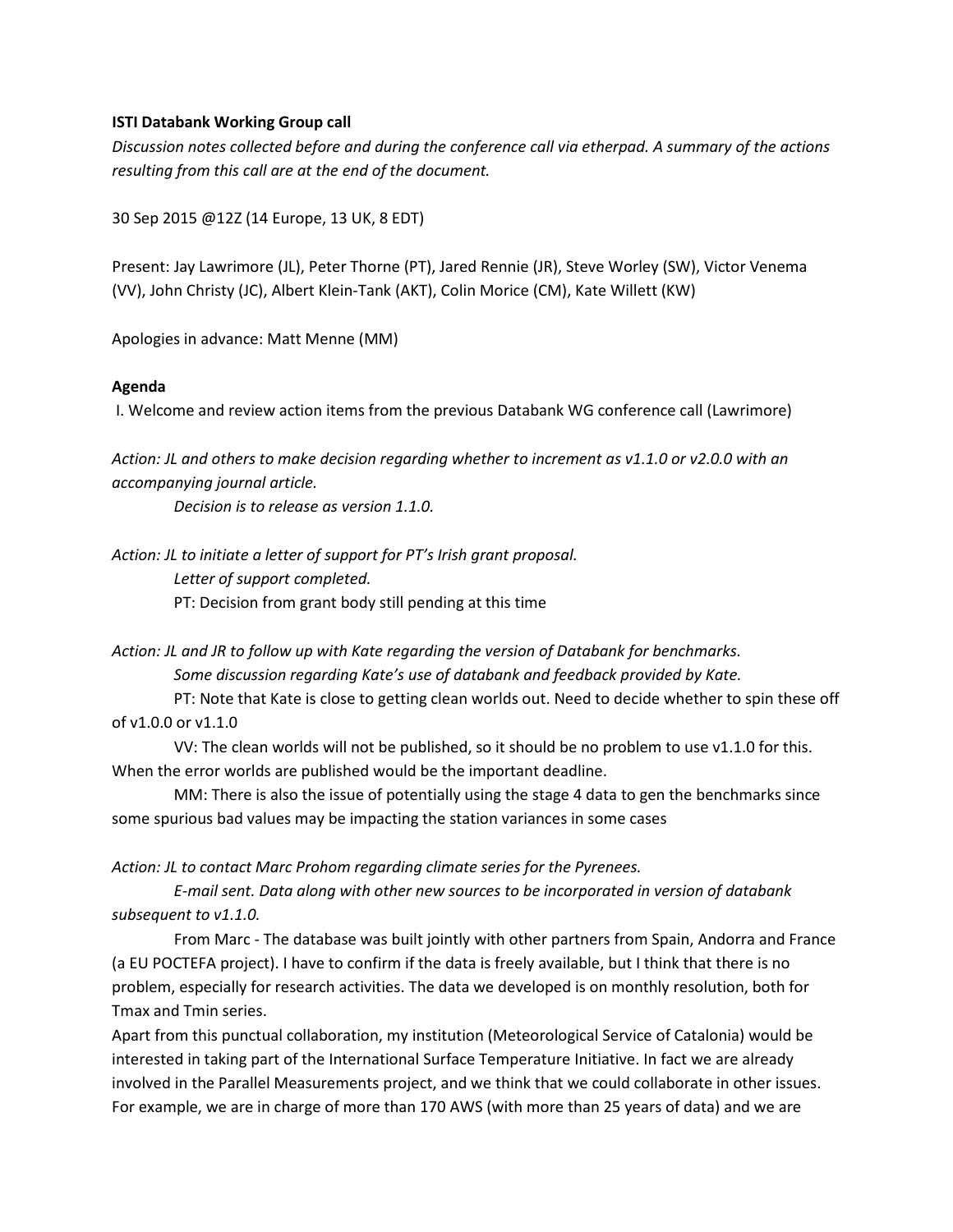involved in data rescue and homogenization of historical series (back to 1780) that could improve the temperature databank for this area of the Mediterranean (you can have a look on our website, although is only available in Catalan by now: [http://www.meteo.cat/wpweb/climatologia\).](http://www.meteo.cat/wpweb/climatologia)) JL: If no exceptions will ask if he would like to join the WG.

# *Action: JR and others to determine if we lost coverage in the early years (pre-1950) because of our removal of the 4 homog. sources.*

MM: Just a note, the data sources were ommitted from consideration in latest (v1.1.0) merge not because they were homogenized sources per se, but because they had threaded station records (a join of two or more stations) and higher ranking sources had these separate components already. The merge algorithm cannot be expected to resolve such issues (and the best outcome is to withhold the data, which doesn't always occur). This issue had come up repeatedly with other sources in previous merges, and it means that there is a limit to thoughtlessly throwing everything into the merge pot and hoping for a good outcome. It has become clear that intellectual curiosity and an informed background on what is being included and why is necessary to building a credible database.

*Action: JR to post summary document to Databank website on surfacetemperatures.org.* JR: Will do when v1.1.0 released

*Action: JR to review potential data from Chile as recommended by AKT.* Still pending *See<http://lacad.ciifen.org/>*

*Action: JR to share analysis with the group before making a final decision.* Covered in current call

*Action: PT to add Victor to mailing list and to change worley.steven@gmail.com to worley@ucar.edu.* Done

*Action: VV to make POST list of parallel datasets available to the databank WG members.* Done

*Action: MM and AKT to determine if any potential sources for addition to databank merge are already in ECA&D.*

Add as an action for subsequent to this call.

II. Status of Monthly Databank and review of updates for v1.1.0 (Rennie)

CM: CRUTEM4 is now updating from some ISTI sources, which adds support to removal from the recommended stage 3 merge. See [http://www.metoffice.gov.uk/hadobs/crutem4/data/CRUTEM.4.4.0.0\\_release\\_notes.html](http://www.metoffice.gov.uk/hadobs/crutem4/data/CRUTEM.4.4.0.0_release_notes.html)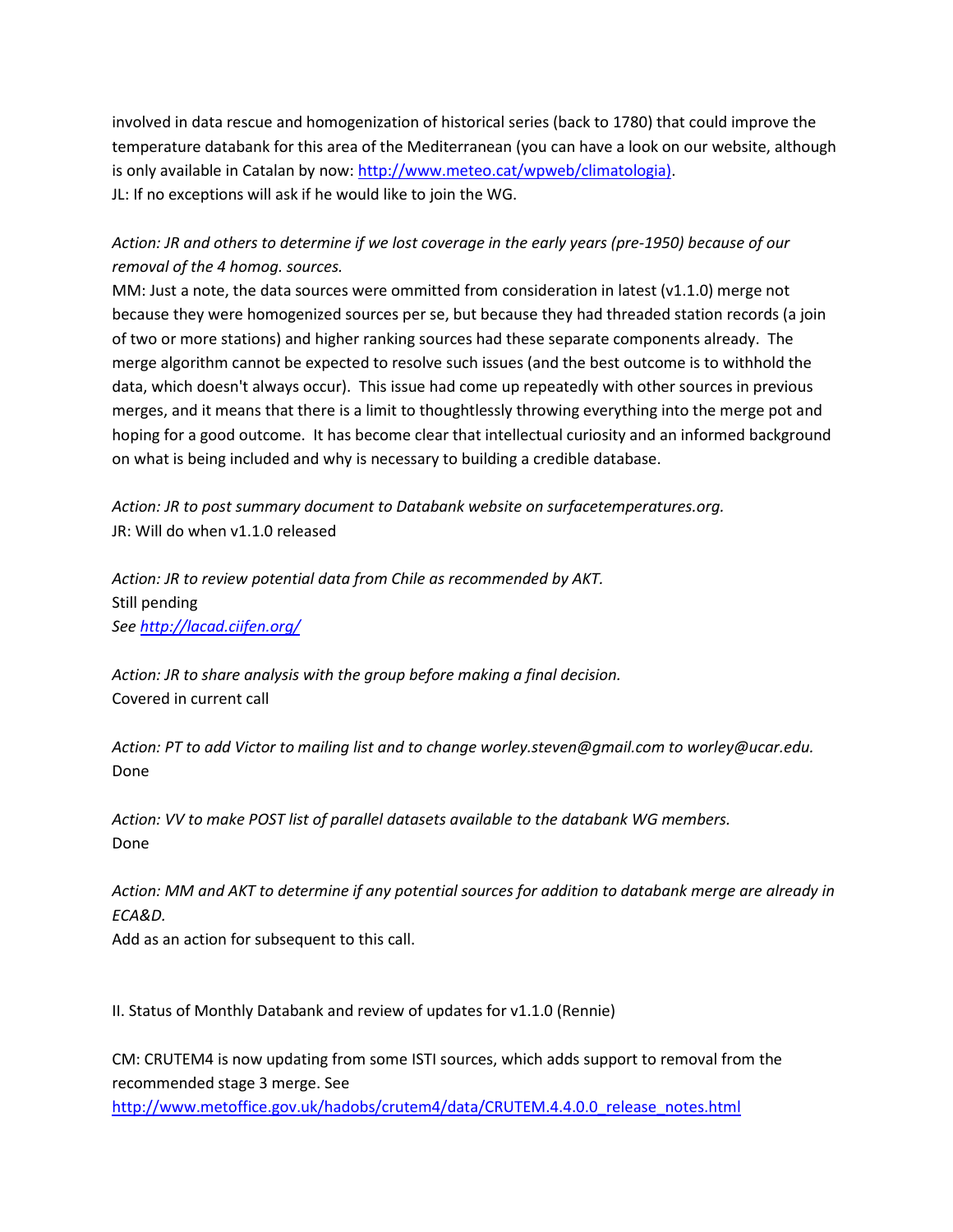Will sources ommitted from the recommended merge be maintained in stages 1/2 of the databank? JR: Yes, they are still on the Databank FTP

PT: Encouraged that new version has better coverage throughout record and does not suffer a drop-out in recent years.

PT: Assuming WG decides to okay release we should give some thought to a comms strategy. At a minimum we should write a post on the blog and update the databank webpage. Is there other stuff we should do?

VV: Is there something new that would make it newsworthy? More than "just" more data.

VV: If not, GHCNv4 might be the better moment to put our energy in.

PT: Happy to limit to a blogpost and website update if that is general feeling. We should also tweet to raise awareness (those of us with twitter accounts).

MM: Agree that not much publicity is required on this one.

VV: I am not the "general feel", was just a thought. Is there a scientifically interesting change?

PT: What are next steps to release? Can we release now(ish)? JL: Will be released by October 15th (between 8th and 15th).

PT: Can the tech note be made public? Would be great if it could. JR: It will be provided with release, as part of versioning control

PT: When will the variants be available?

Will take some time to run the variants given server limitations at NCEI. Difficult to give a specific date but not too distance future.

PT: Some sources easy to add in - particularly those sitting around for 1 to 2 years. Can this be considered?

JL: Yes will determine if possible.

SW: would be good to add so that when create the new merge will be easier to sort out the differences. SW: when looking at changing the threshold: one area of globe influenced more than another? JR: had looked on the global scale. nothing coming to mind regarding one particular region standing out.

### III. Status of Daily Databank (Menne)

MM: As Jared's tech document notes, GHCN-Daily v3.21 was released last June that includes the element (TAVG) - average daily temperature - as well as 1400 stations new to GHCN-Daily from the RBCN. The TAVG daily data are generally not computed as (TMAX+TMIN)/2 but rather are calculated using fixed hours of the day according to national tradition (and supplied by the data providers) or synoptic hours. TAVG was added since a daily average of traditional fixed hours pre-dates the use of maximum/minimum thermometers in many countries. TAVG from synoptic hours for RBCN sites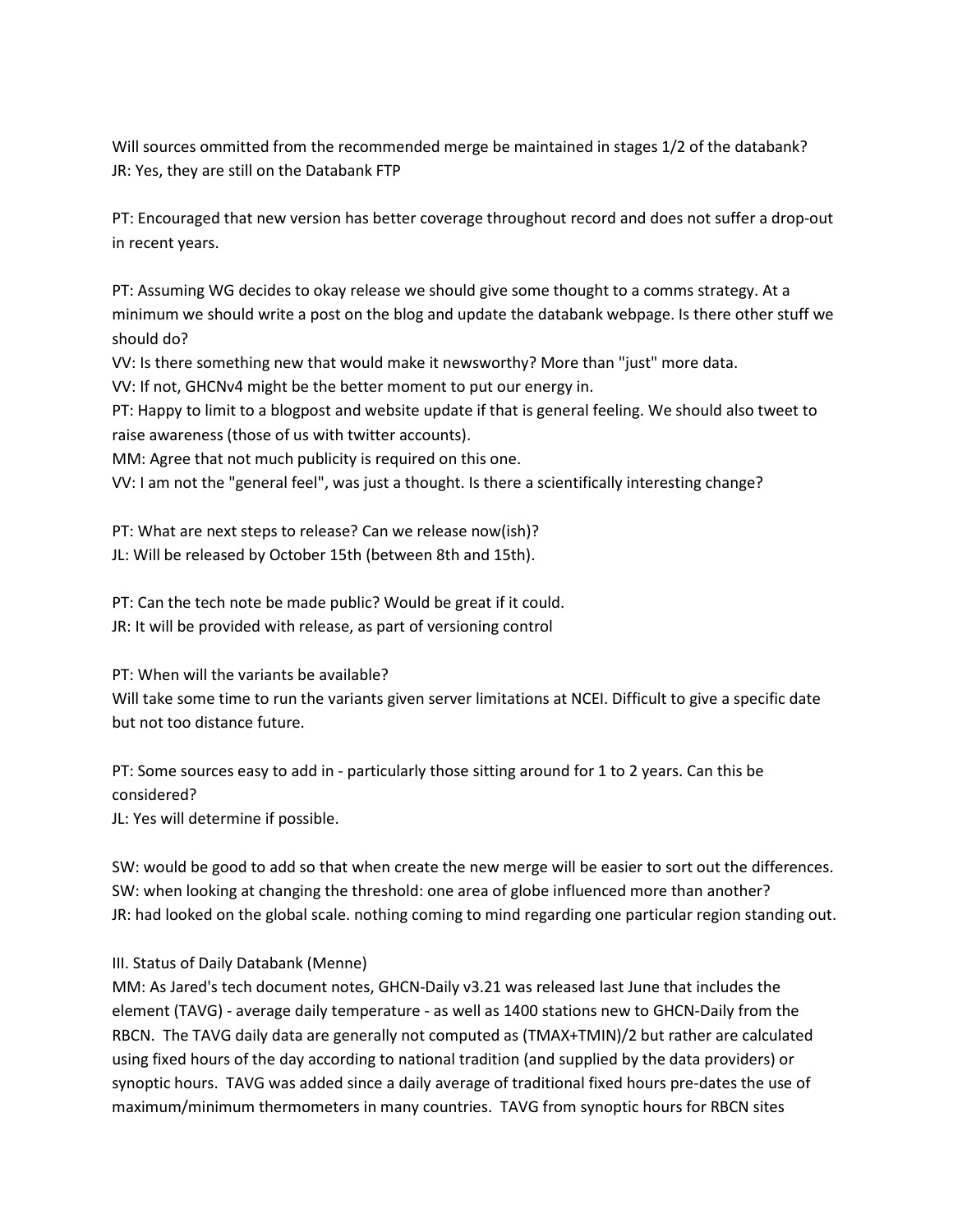provides some protection for issues associated with late or erroneous CLIMAT reports in monthly updates. In addition, the monthly merge algorithm was unable to cleanly merge the CLIMAT sources into the stage 3 data, so the solution to this problem was to ensure that all ~3000 RBCN stations are represented in GHCN-Daily. This meant that a simple id match could be used to match the monthly CLIMAT data sources to the stage 3 data via the GHCN-Daily WMO ID cross reference.

GHCN-Daily v3.22 as also released ealier this month. Version 3.22 used a different (more authorative) source of daily SNOTEL data (a network of monitoring stations in the mountainous western U.S.), which also includes the addition of 191 new SNOTEL stations, including 60 from Alaska. Unfortunately, these new values will not be represented in ISTI v1.1.0. PT: would be in 1.2 if you go that route.

CM: Is there documentation available for the v3.21 update (changes in global coverage, coverage in earlier record etc.)? MM to follow up with CM

IV. Update on activities of the Int'l Surface Temp Initiative Steering Committee and Benchmarking progress (Thorne)

Relatively little progress of the initiative as a whole since the last call. The next milestone will be the release of the benchmarks at which point there may well be a further flurry of activity. We still need to start working on a products portal and instigate and underlying group to work on it.

PT: No current portal lead or group instigated. SC has task to instigate the group. Really need funding to support it. If Irish grant comes through there are funds to support it.

VV: The BAWG has started coding the error worlds. You can see the progress here:

[https://github.com/SurfaceTemp/ISTI\\_Error\\_Worlds](https://github.com/SurfaceTemp/ISTI_Error_Worlds)

VV: Everyone is welcome to join, that is why we are on GitHub.

KW: The code is now up and running for simulating the clean worlds. I have written a paper presenting the methodology using v1.0.1 (downloaded July 2015). We plan to rerun for the real benchmarks anyway so upgrading the ISTI versioning is actually a good thing. Hopefully I'll get the paper submitted by Christmas. The focus is now error-worlds and validation.

I have had issues with:

- cannot simulate stations shorter than 3 years anyway ~2000

- 30 stations which appear to be ships - I've not included these

 - a few stations which look identical (but could be rounding of r to 2 significant figures only?) - not actually a problem for me as long as their locations differ - they will be simulated differently.

 - 510 stations which have identical locaitons - real or due to lon/lat precision - I think I can deal with these

 - a number of stations which don't have elevations - I have obtained a proxy using a digital elevation model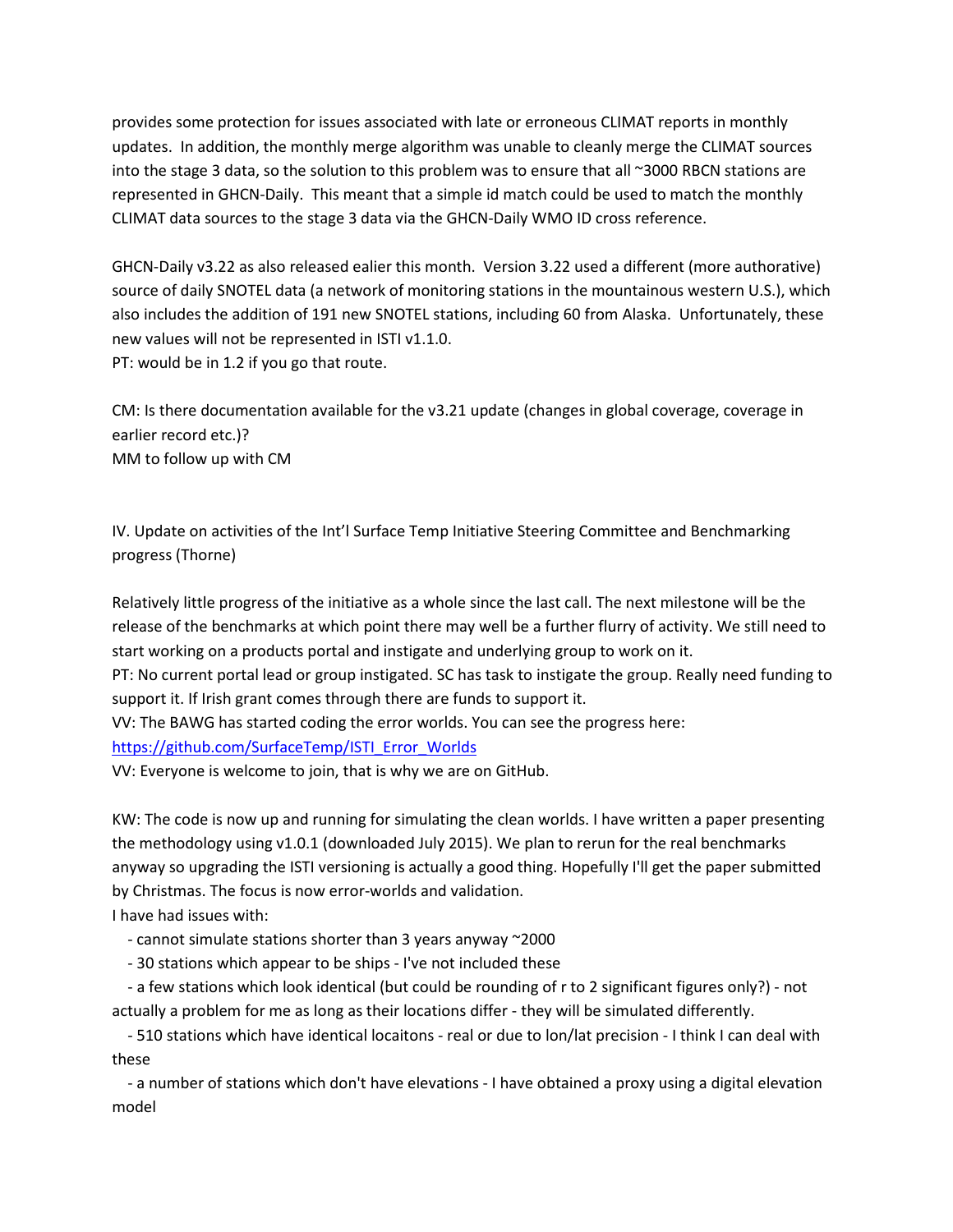- poor quality station data (e.g. USS0004B02S) which makes the variability very large in the simulated world - 0s as missing data, December goes from -11.65 to +35.73

- - Matt has suggested I use stage 4 data instead which I could do but found it hard to find access to.
- JR: USS0004B02S is not in the QCU data, did not pass the 10 year threshold

PT: In going from stage 3 to stage 4 (qcu in NCEI speak) do we lose stations compared to stage 3? If so would we need to reinject stage 3 not in qcu?

JL: qcu is certainly better.

JR: We lose 10,000 stations which are short. qcu is alpha.

PT: If someone wants to use every single station they would not have that ability if the v4alpha dataset was used (~26000).

AKT: Thinks it's a good thing to use the 26K stations - can't simulate the very short stations.

PT: the qcu is already quality controlled -- if running benchmarks off qc then no way of injecting bad data??

KW: Our benchmarks are purely focussed on testing ability to deal with systematic error. We though that random error should be dealt with seperately.

PT: will carry this over to the benchmarking WG. decisions will need to be made soon.

KW: when will data be available?

JL: qcu data will be available on the 15th or 16th of Oct on the ncei ftp site in beta form.

KW: Tempted to publish, methods based on stage 3 but run real benchmarks on qcu/stage 4.

I am still waiting to hear back on my Irish grant application which if successful would be a substantial force multiplier.

I still have on my radar the desirabitlity of having an ISTI workshop to bring folks back together and reenergise. If anyone has any funding suggestions I am all ears.

VV. Good idea. For the BAWG the most important moments would be before we publish the error worlds or after people return the homogenized data.

VV: With funding is better, more people would show up, but could we also do it without funding?

Progress report from Databank WG is due this coming month please.

V. Update on activities of the Parallel Observations ScienceTeam (POST) and kick-off conference call (Venema)

ISTI-POST is now on GitHub. We keep our code here to make collaborative coding easier.

BTW, also ISTI-BAWG clean worlds and error worlds projects and the daily benchmark are there as subprojects of the ISTI

<https://github.com/SurfaceTemp>

May also be an option for the databank group, if NOAA code review rules permit.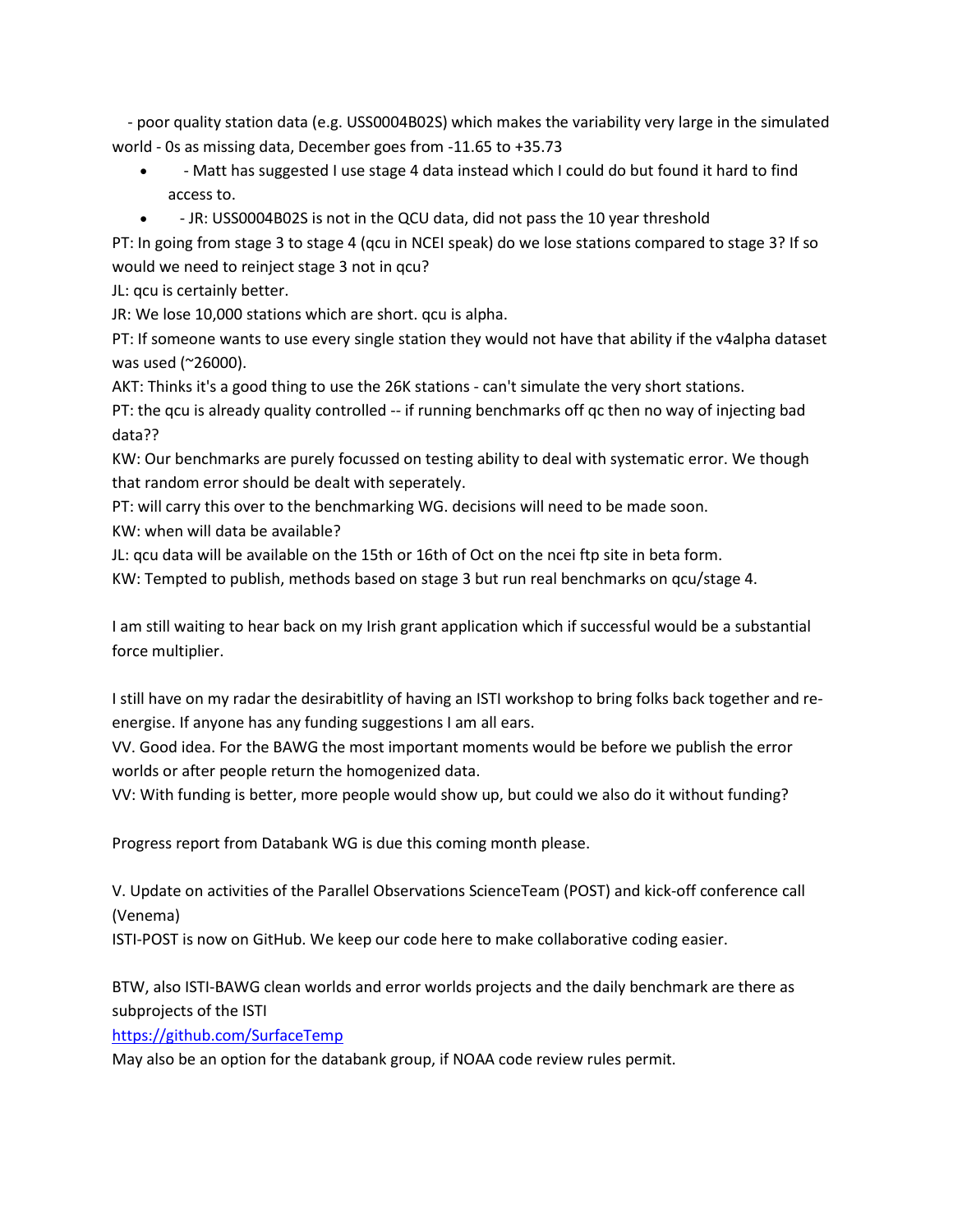To share the data *before* publication, we use a cloud server or FigShare, at the discretion of the project leader.

## <http://figshare.com/>

After publication the full dataset will be published at NOAA datacentre, connected to the ISTI and at ECA&D. Maybe FigShar would be an option for the data for a specific paper. They also give doi's.

### We have set up projects by now.

POST-temp: The transition from conventional observations to AWS for temperature (lead by Enric Aguilar; members: Renate Auchmann, Petr Stephanek, José Guijarro, Alba Gilabert, Theo Brandsma, Victor Venema)

POST-precip: The transition from conventional observations to AWS for precipition (lead by Petr Stephanek; members: Renate Auchmann, Victor Venema)

POST-early: The transition to Stevenson screens for temperature (lead by Theo Brandsma; members: Peter Domonkos, Renate Auchmann, Victor Venema)

POST-move: The influence of relocations (lead by Alba Gilabert; members: Blair Trewin, Jenny Linden, Manuel Dienst, Bert Heusinkveld, Jared Rennie, Renate Auchmann, Victor Venema) POST-humid: Changes in humidity measurements (lead by Kate Willett)

We had a meeting for POST-temp and POST-precip in Brno and also fleshed out more general details of the data processing there. There was a talk on both projects at EMS2015, At the Data Management Workshop (St. Gallen) Enric will give a talk on POST-temp and Petr on POST-precip. We have about a dozen datasets now, most in Europe and South America. Africa and Asia are hard to find data; suggestions very welcome.

Theo has started gathering data for POST-early and for POST-move we will soon have our first telecon.

POST-humid still has to start, which the chair does not mind, we are sufficiently busy. There was a suggestion for a project on wind, but we do not have enough people and especially person power for that. Other suggestions are naturally welcome.

Our software converts all data in a standard format and computes averages at daily, monthly and annual scales. It now includes QC and manual detection of inhomogeneities (series are split, not corrected). Enric has been working very hard to make this happen.

We want to implement the indices of the ETCCDI and the WMO ET-SCI (sector specific indices). The ET-SCI software is on GitHub as well: [https://github.com/ARCCSS-extremes/climpact2/blob/master/ClimPACTv2\\_manual](https://github.com/ARCCSS-extremes/climpact2/blob/master/ClimPACTv2_manual)

Time plan. We are behind in not having coded the indices yet, but have made good progress in building up groups to work on specific topics and have worked more than planned on finding data.

To get more data maybe also some publicity may be good. A blog post is planned after the Data Management Workshop, to make more concrete what we are working on. That could be adverticed on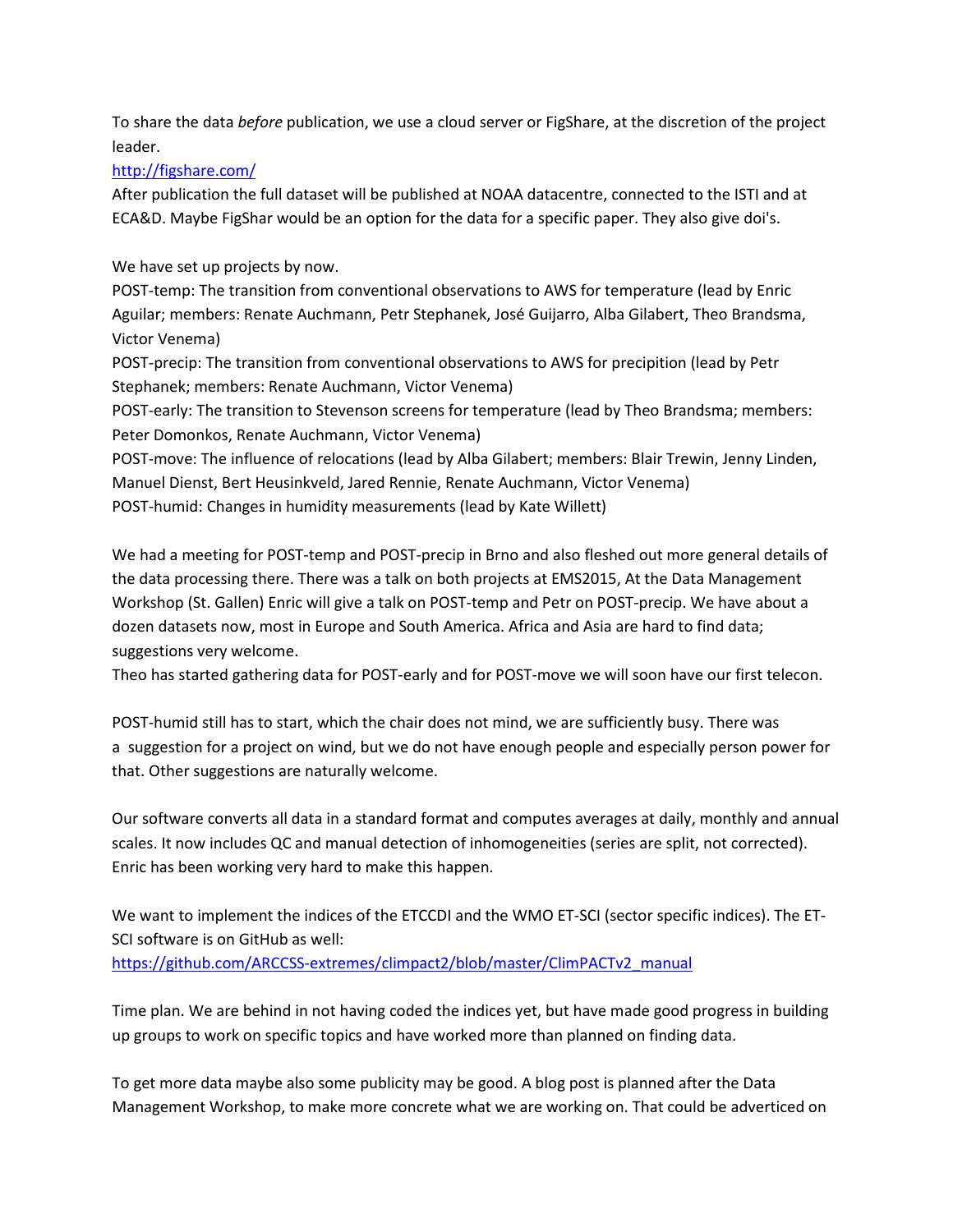the homogenization list and CLIMLIST. Do we have something like a ISTI newsletter for (bi-)annual updates? Maybe also a short article in EOS, EGU News or even BAMS would be possible. Any other ideas?

Related news. Jared has written a blog post on his new study comparing parellel measuremens of COOP and USCRN.

[http://variable-variability.blogspot.com/2015/06/COOP-United-States-Climate-Reference-Network-](http://variable-variability.blogspot.com/2015/06/COOP-United-States-Climate-Reference-Network-USCRN-stations.html)[USCRN-stations.html](http://variable-variability.blogspot.com/2015/06/COOP-United-States-Climate-Reference-Network-USCRN-stations.html)

Getting permissions is less hard than many had expected. Parellel data is seen as experimatal data, not operational. Up to now we can publish all the daily data, except for two cases where we can still publish the indices. In one case we could "only" get 5 years of data for a very long dataset. North America sits on their data; first want to publish themselves, but then we could have it.

ATDD, Atmospheric Turbulence Data Division.

NWS testbed Sterling facility

May both have parallel measurements

Jay to follow up with NOAA colleagues at these facilities.

VI. Other Business (All)

VV: State multi-element database

MM: This may be a topic for the next meeting. We are slowly laying the ground work to vertically integrated the hourly/daily/monthly data. In doing so, there will be implications for how we use or don't use the currently monthly merge technology. In any case, it is proving difficult to manage the ISTI monthly temperature databank because the merge algorithm leads to many results that are difficult and time consuming to investigate (withheld stations or sources that should be added, duplicate stations that shouldn't have been added, etc.). Ironically, the merge decisions, though ultimately tractable, are not all that transparent! These issues that we have spent many months dealing with are much more easily resolved and managed using the GHCN-Daily merging and reprocessing paradigm, which I am recommending at this point that we use for future merges. Making this change will also allow us to manage station metadata, which we will have to do as part of the vertical integration. More on this later.

VV: I could imagine that the merge algorithm could be made much more specifc if it used the variance of "homogenized" difference times series and cut away 1% of the largest differences. That would detect pairs that belong together, but where one has been (partially) homognized or QC-ed.

JL: Daily CLIMAT data in BUFR format: Creation of a daily CLIMAT message for the dissemination of summary of the day climate observations. The need was highlighted at the first meeting in Exeter. Have been working with WMO and developed a BUFR template for a once-a-month transmission of the summary of the day observations for the past month (temperature, precip, snowfall, snow depth). Producing a test each month and sending to Colin for review and validation.